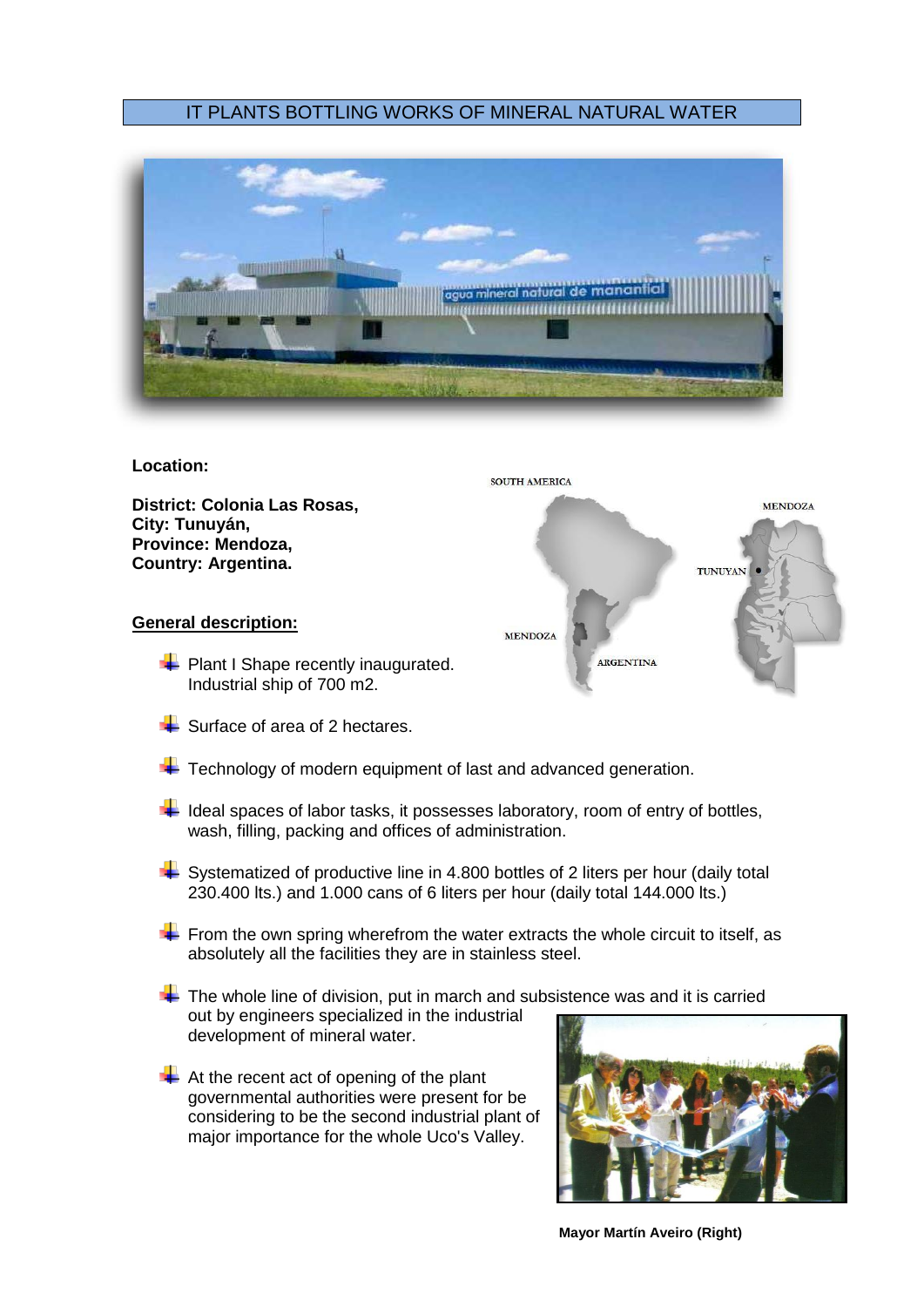**The factory commercializes under four own brands the product in packings of half a liter, 1 liter, 1,5 liters and 6 liters. The water is characterized by his low level of sodium and his mineral composition of maximum purity.**



 $\blacktriangleleft$  Also the plant has a project of extension to take his current production to 8 to 10 times more.

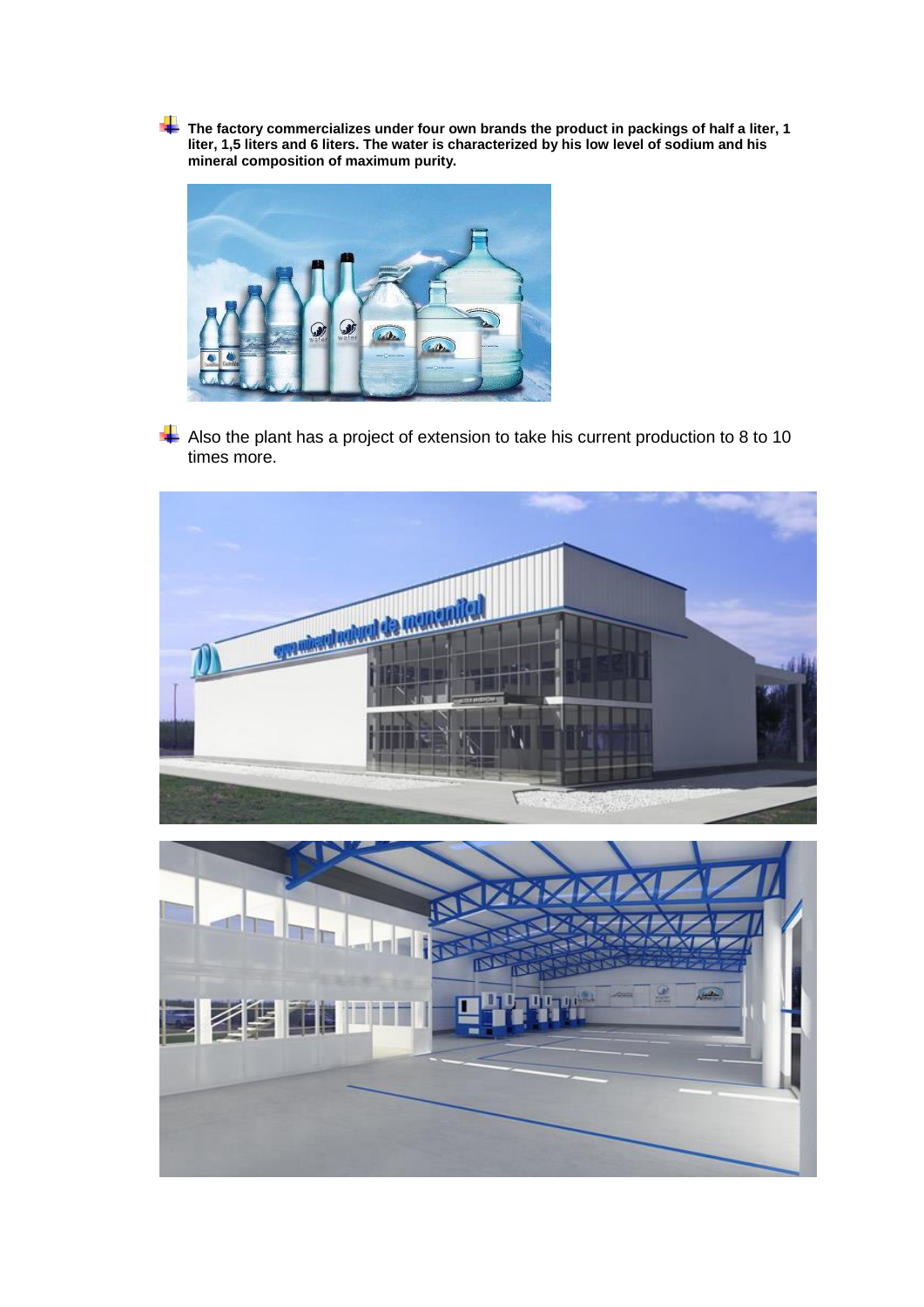

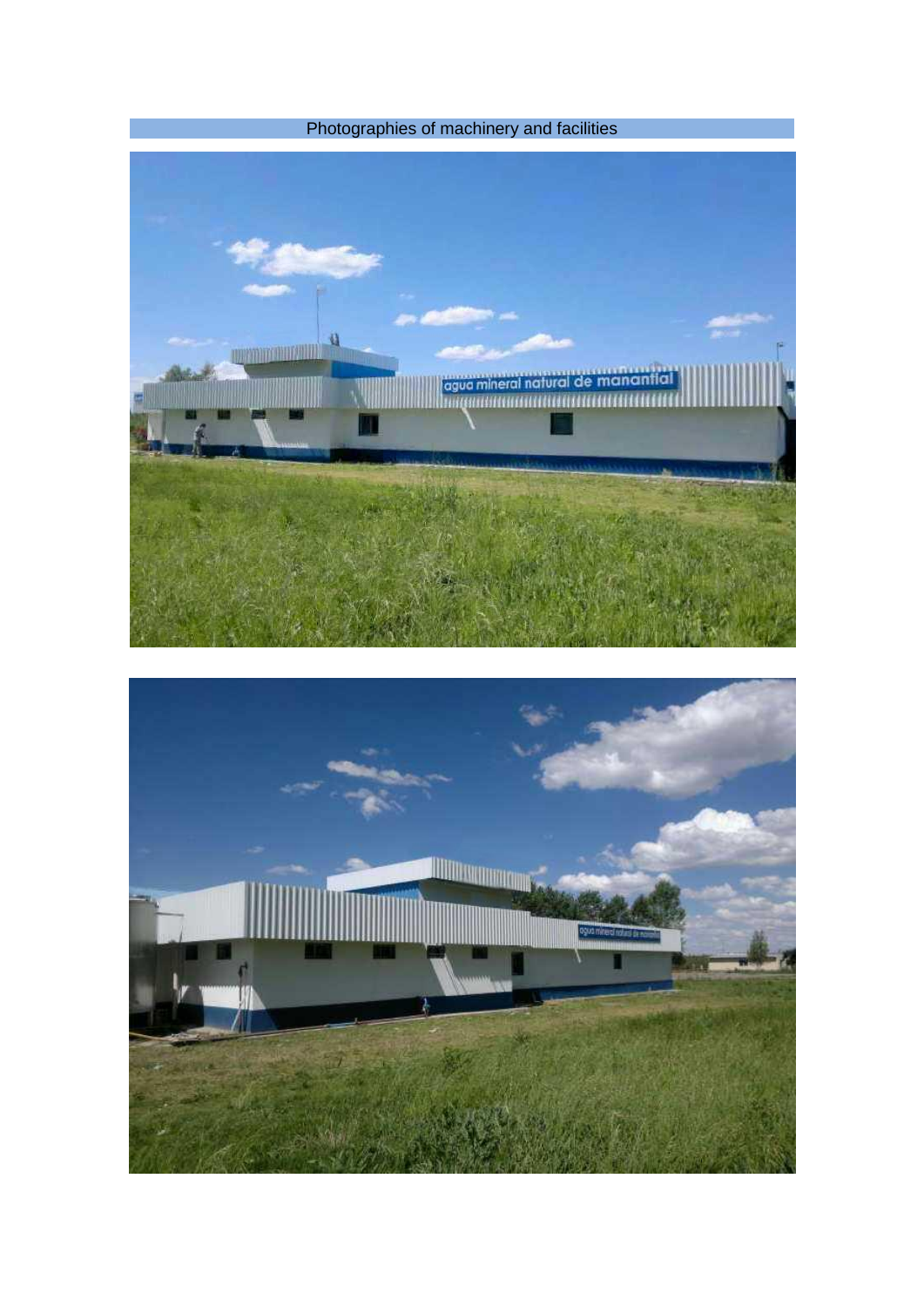

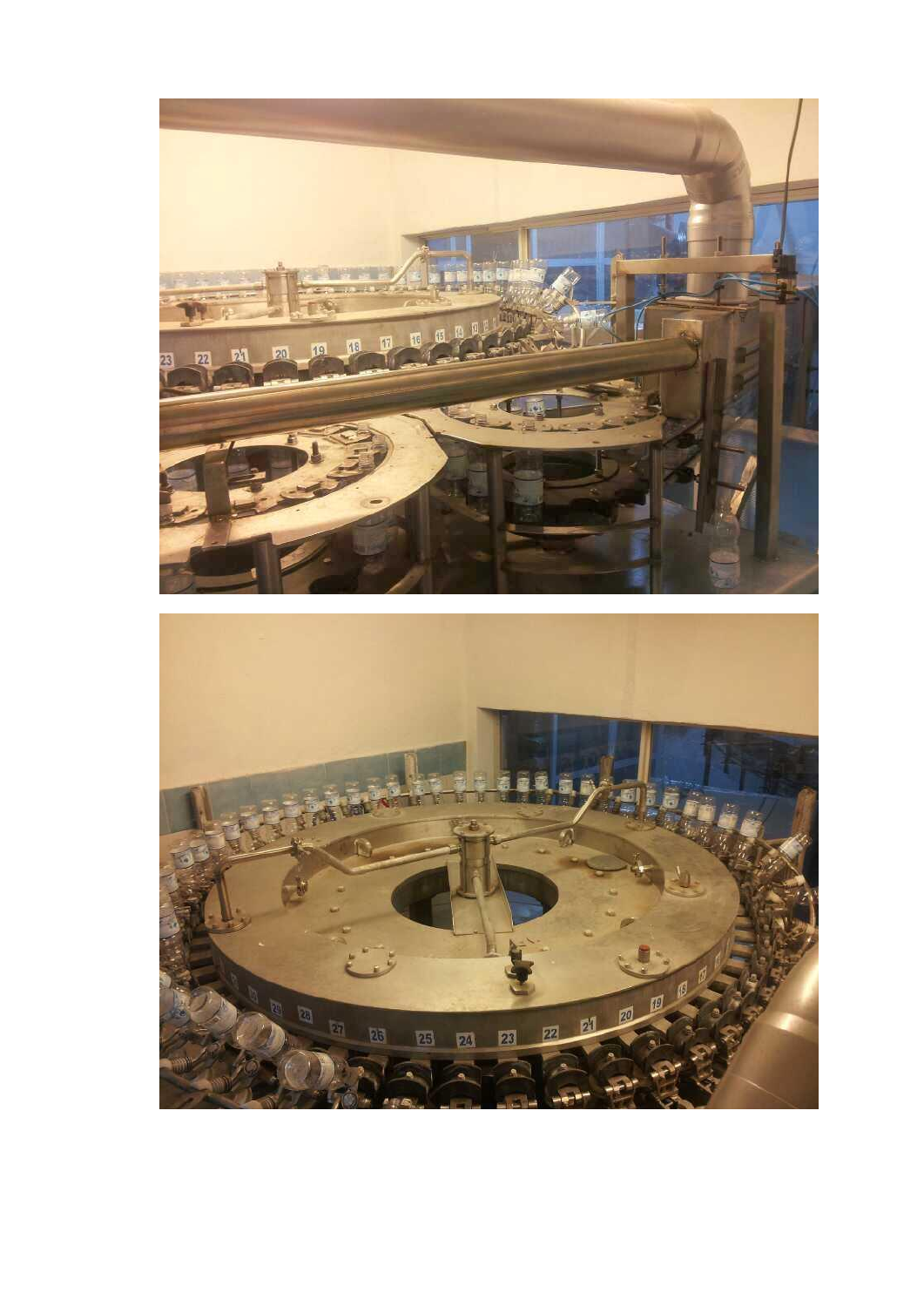

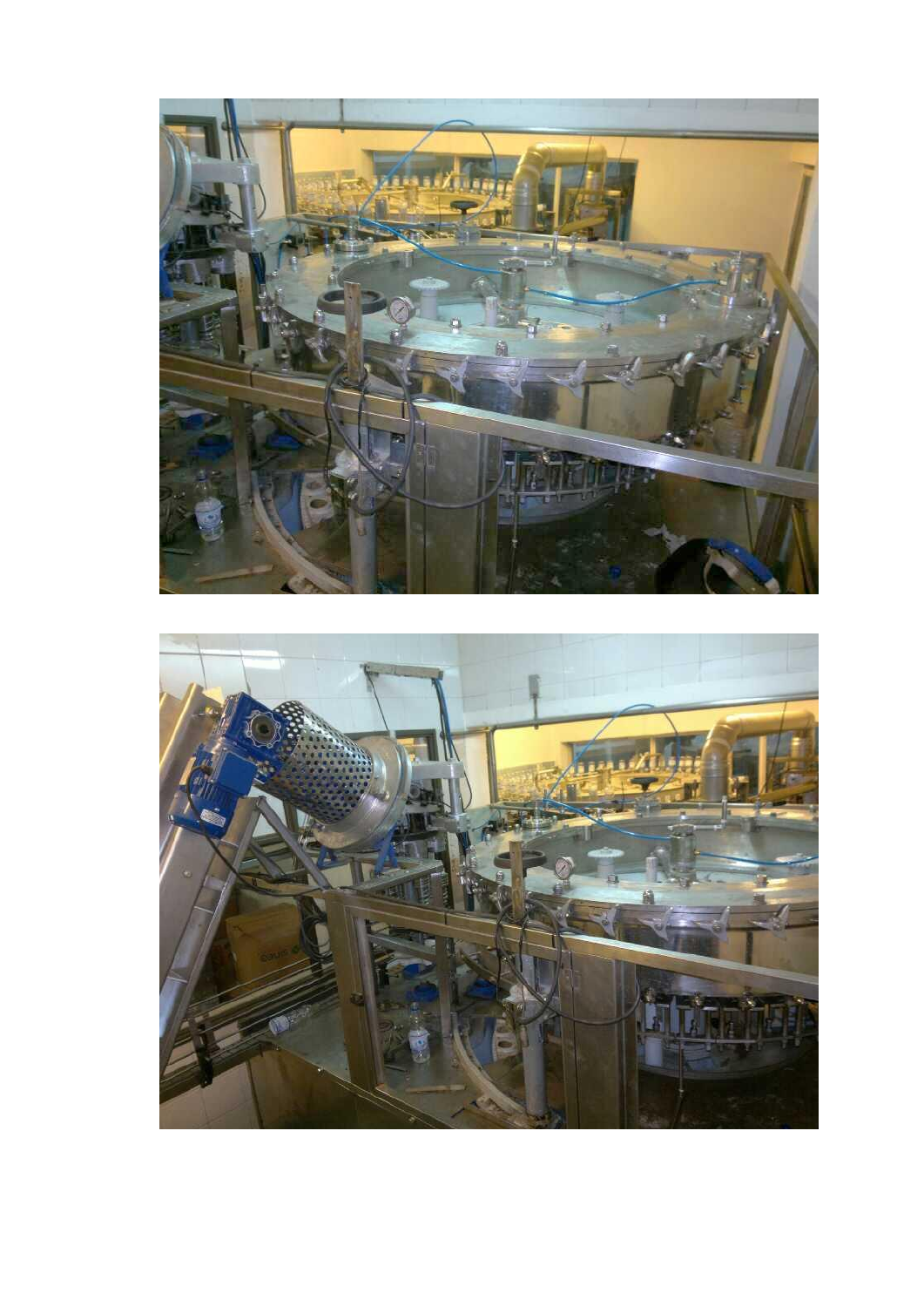

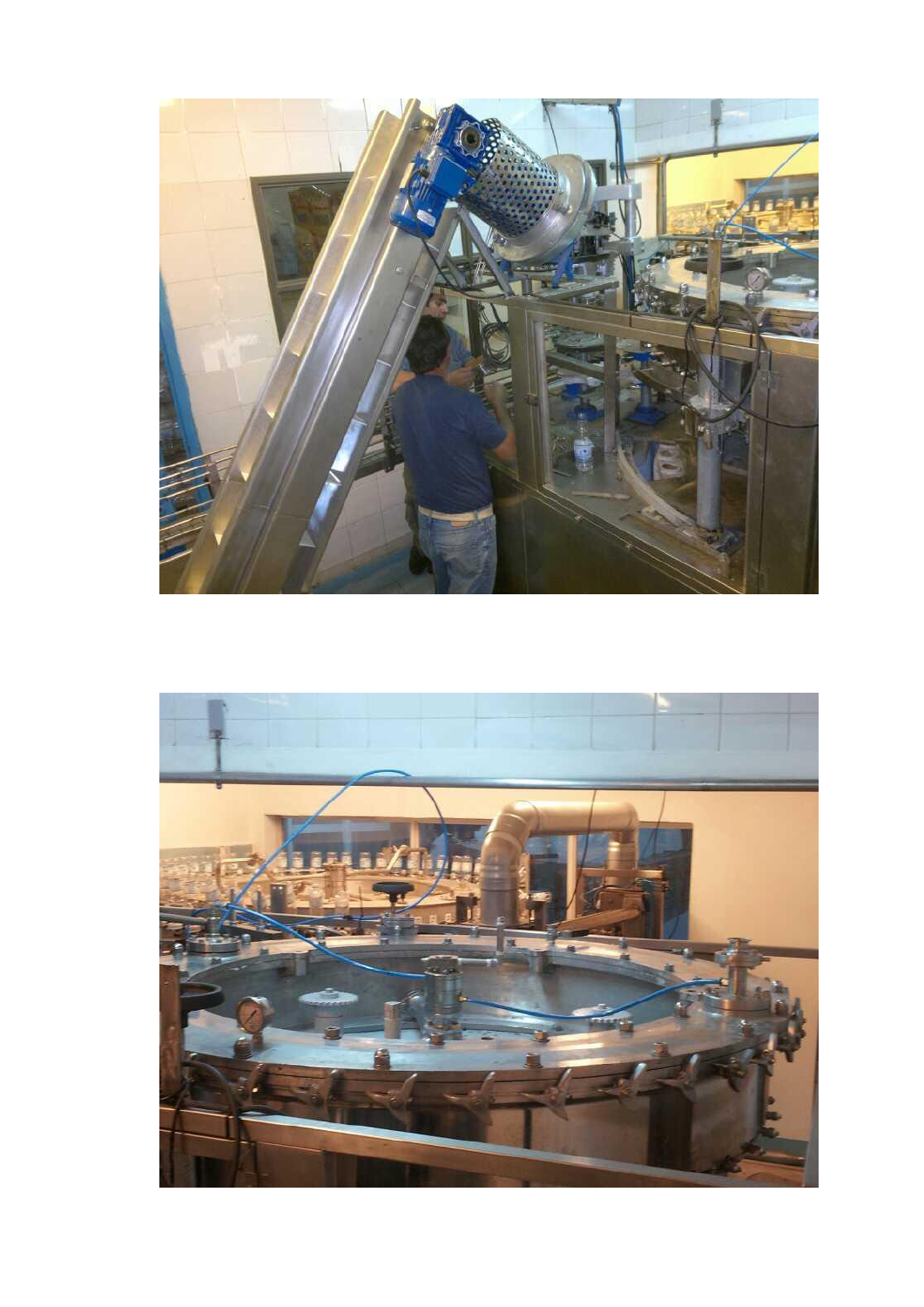## Model plants of By installments and Packaging of Mineral Water

This plant of the private capital is that of major production in the zone where he is. The same one was inaugurated in December of 2.012 and it possesses in the day of today all the local, provincial and national qualifications for the commercialization of his product. The dump arises from where the mineral water is obtained is 100 % property of the same plant, of use and with great flow, assets and of discharge in the day of today in the General Department of Irrigation of the Province of Mendoza.





**Value of Sale u\$s 2.800.000**